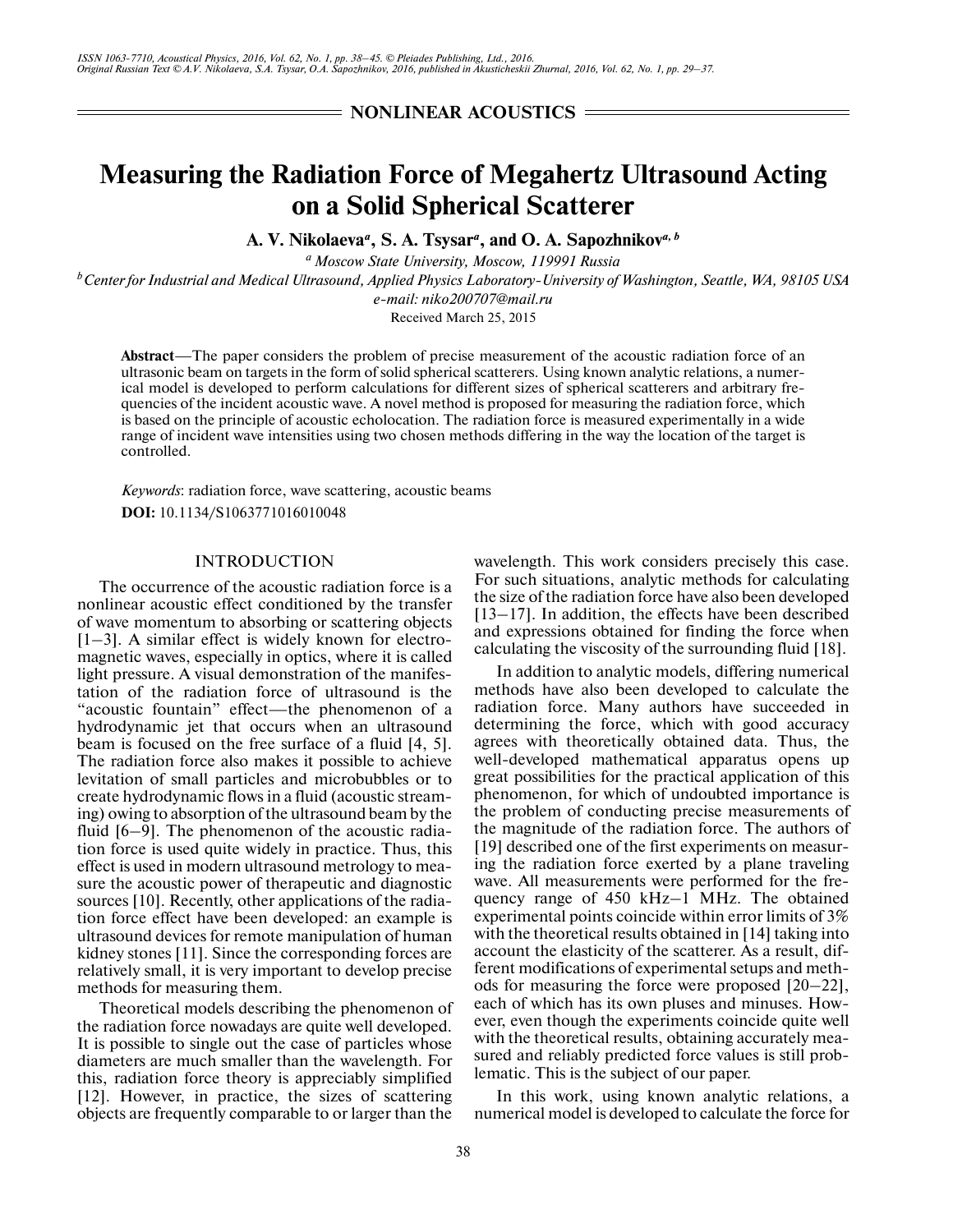

**Fig. 1.** Geometry of problem of a plane wave scattered by a sphere.

spherical scatterers of different sizes and arbitrary fre quencies of the incident acoustic wave. We describe in detail experimental research on measuring the radia tion force in a wide range of incident beam intensities using two chosen methods differing in the way the tar get is controlled. Schemes of experimental setups and methods of measuring the radiation force are pre sented, as well as obtained experimental data in graph form, and the results are analyzed.

### THEORETICAL STUDY OF THE ACOUSTIC RADIATION FORCE

Following [14, 17], let us briefly present the main information on the theoretical model used in this study to find the value of the radiation force acting on an elastic spherical scatterer in a fluid. To determine the radiation force on some obstacle, it is necessary to take into account the change in the wave momentum related to scattering at the wave by this obstacle. Therefore, the calculation algorithm consists of two main stages: first, the problem of sound scattering by a sphere is solved and then the results for calculating the scattered wave are used to calculate the radiation force.

Let us assume that the medium surrounding the scatterer is an ideal fluid with density ρ and sound propagation velocity in it *с*. Let us place the origin at the center of the considered sphere (Fig. 1).

Consider a plane harmonic wave of frequency Consider a plane narmonic wave of frequency  $f = \omega/(2\pi)$  falling onto a sphere of radius *a*, so that the  $J = \omega/(2\kappa)$  rannig onto a sphere of radius *a*, so that the corresponding wavenumber is  $k = \omega/c$ . In this case, the acoustic pressure  $p'(\mathbf{r}, t)$  and particle velocity  $\mathbf{v}'(\mathbf{r},t)$  are written in the form

$$
p' = \frac{P}{2}e^{-i\omega t} + \frac{P^*}{2}e^{i\omega t}, \quad \mathbf{v}' = \frac{\mathbf{V}}{2}e^{-i\omega t} + \frac{\mathbf{V}^*}{2}e^{i\omega t}, \quad (1)
$$

where *P* and **V** are the complex amplitudes of pressure and velocity, respectively. The pressure complex amplitude *P* is the solution to the Helmholtz equation  $\Delta P + k^2 P = 0$ . The total acoustic field is the sum of the incident and scattered waves:  $P = P_{\text{inc}} + P_{\text{sc}}$ , where P, *P*inc, and *P*sc are the complex amplitudes of the total, incident, and scattered (by the obstacle) fields, respec tively. The expression for the amplitude of the plane wave  $P_{\text{inc}}$  in spherical coordinates is represented in the form of a series [23]:  $P = P_{\text{inc}} + P_{\text{sc}}$ 

$$
P_{\text{inc}} = p_0 e^{ikr \cos \theta} = p_0 \sum_{n=0}^{\infty} i^n (2n+1) j_n (kr) P_n (\cos \theta), \quad (2)
$$

where  $r$  and  $\theta$  are the spherical coordinates (Fig. 1),  $j_n(\varsigma) = \sqrt{\pi/(2\varsigma)} J_{n+1/2}(\varsigma)$  is the spherical Bessel function, and  $P_n(\cos \theta)$  is the Legendre polynomial. The scattered field  $P_{\rm sc}$  in turn is represented in the form of an expansion [23]: ∞

$$
P_{\rm sc} = p_0 \sum_{n=0}^{\infty} b_n h_n^{(1)}(kr) P_n(\cos \theta), \qquad (3)
$$

where  $h_n^{(1)}(kr) = j_n(kr) + iy_n(kr)$  is the Hankel function of the first kind;  $y_n(\zeta) = \sqrt{\pi/(2\zeta)} Y_{n+1/2}(\zeta)$ ,  $Y_n(\zeta)$  is the Neumann function. The coefficients  $b_n$  characterizing acoustic wave scattering are found from the boundary conditions on the surface of the scatterer. Since the fluid is considered inviscid, these conditions consist in the continuity of the normal velocity and stress components, as well as in the absence of shear stress on the surface of the scatterer. For a solid spher ical scatterer with density  $\rho^*$  and longitudinal  $c_l$  and transverse  $c_t$  sound propagation velocities in the scatterer material, coefficient  $b_n$  taking into account the boundary conditions is written as follows:  $y_n(\zeta) = \sqrt{\pi/(2\zeta)} Y_{n+1/2}(\zeta), Y_n(\zeta)$ 

$$
b_n = -\frac{F_n j_n(ka) - k a j'_n(ka)}{F_n h_n^{(1)}(ka) - k a h_n^{(1)}(ka)},
$$
\n(4)

where  $F_n$  is a function depending on  $\rho^*/\rho$ ,  $c_l/c$ , and  $c_t/c$  [14]:

$$
F_n = \frac{1}{2} \frac{\rho}{\rho^*} x_2^2 \frac{x_1 j_n'(x_1) - j_n(x_1)}{x_1^2 [\sigma(1 - 2\sigma) j_n(x_1) - j_n'(x_1)]} - \frac{2n(n+1) j_n(x_2)}{(n+2)(n-1) j_n(x_2) + x_2^2 j_n''(x_2)}{x_1 j_n'(x_1) - j_n'(x_1)}.
$$
\n(5)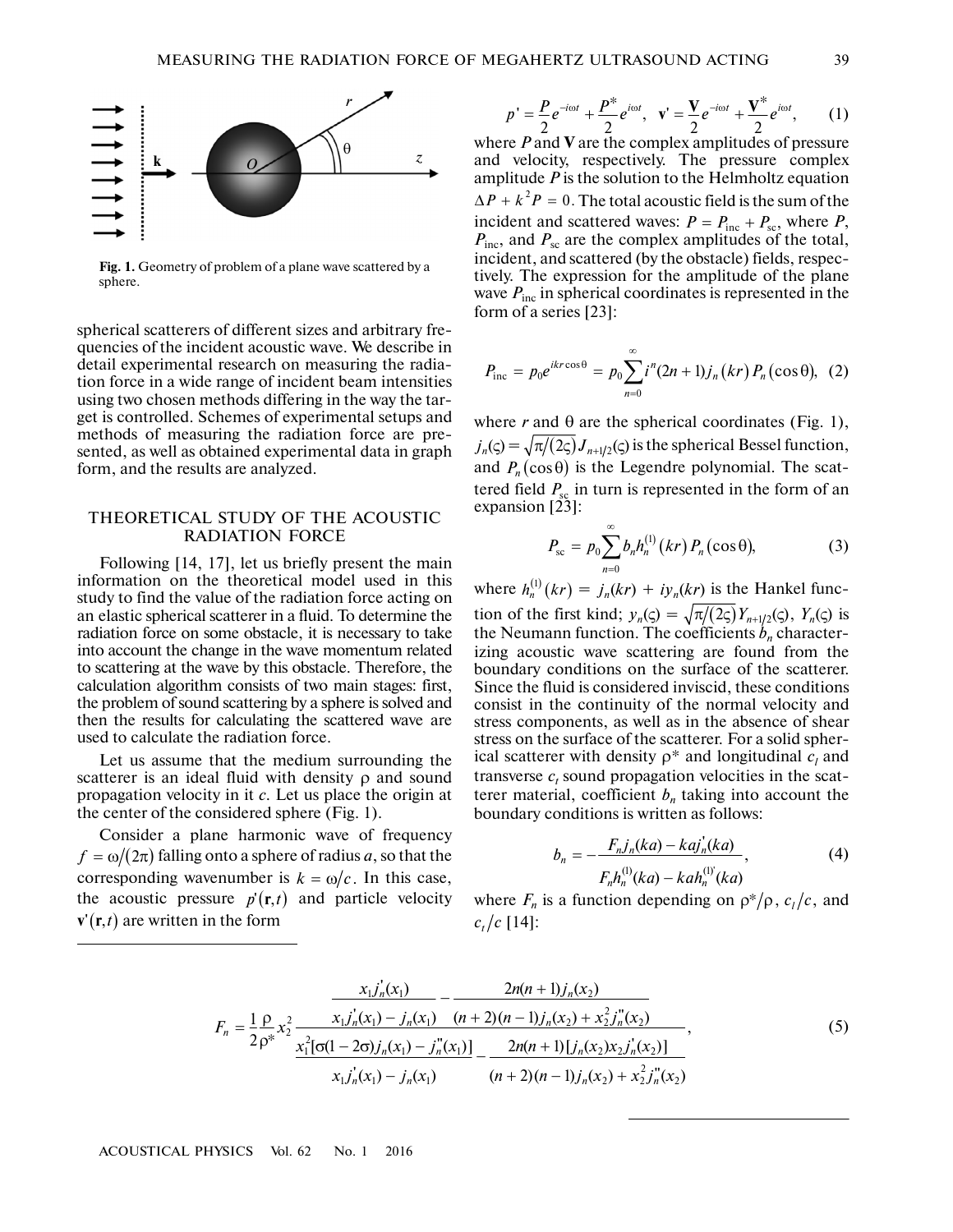

**Fig. 2.** Dependence of specific radiation force on dimen sionless parameter *ka* for different scatterers. Parameters of immersion fluid:  $c = 1500$  m/s,  $\rho = 1000$  kg/m<sup>3</sup> (water). Circle on curve for steel sphere corresponds to experiment; here,  $ka = 8.44$  and  $Y_p = 0.92$ .

where  $\rho$  is the density of the surrounding fluid,  $\alpha_1 = \frac{\omega}{a}$ ,  $x_2 = \frac{\omega}{a}$ ,  $\sigma$  is the Poisson coefficient for a solid. In the particular case of an absolutely rigid scatterer,  $F_n = 0$ , which leads to a value of the coefficient for scattering of a plane wave by a rigid sphere of  $b_n =$  $c_1$   $c_2$   $c_3$   $c_4$   $c_5$   $c_6$  and absolutely rigid scat-<br>solid. In the particular case of an absolutely rigid scat-<br>terer,  $F_n = 0$ , which leads to a value of the coefficient<br>for scattering of a plane wave by a rigid *l*  $x_1 = \frac{00}{a}a$ *c*  $a_2 = \frac{\omega}{a}$ *t*  $x_2 = \frac{w}{a}$ *c*

 $\int_0^b (ka)$ *n n j ka*  $h_n^{(1)}$  (ka

field  $P = P_{inc} + P_{sc}$  for scattering of an acoustic wave by an elastic sphere takes into account excitation of lon gitudinal and shear waves inside the scatterer,  $(Ra)$ <br> $P = P_{\text{inc}} + P_{\text{sc}}$ 

$$
P = p_0 \sum_{n=0}^{\infty} i^n (2n+1) [j_n(kr) + b_n h_n^{(0)}(kr)] P_n(\cos \theta)
$$
 (6)

and makes it possible to calculate the size of the acous tic radiation force acting on the spherical scatterer from the plane wave.

The second stage is direct calculation of the radia tion force based on the solved scattering problem. The radiation force is a quadratic quantity of acoustic per turbations; to determine it, it is necessary to take into account quantities of the second order of smallness that do not turn to zero after averaging over time. In the quadratic approximation, the radiation force is written in the form of an integral over a closed surface *S* containing in itself the studied scatterer [24]:

$$
\mathbf{F} = \left\langle \oiint [L\mathbf{n} - \rho \mathbf{v}'(\mathbf{v}' \cdot \mathbf{n})] dS \right\rangle, \tag{7}
$$

where  $L = \rho v'^2/2 - p'^2/(2\rho c^2)$ , **n** is the vector of the external normal to the element of the surface *dS*; **v**' and *p*' are, respectively, the particle velocity and acous tic pressure, which are found from the solution to the scattering problem; and angle brackets 〈.〉 denote aver aging over the wave period.  $L = \rho v'^2/2 - p'^2/(2\rho c^2),$ 

In the case of harmonic wave (1), expression (7) is rewritten via the complex amplitudes of pressure *P* and  $\text{rewritten via the compo}(\text{ip}\omega)$ :<br>velocity  $\mathbf{V} = \nabla P/(\text{ip}\omega)$ :

$$
\mathbf{F} = \mathcal{L} \left[ \left( \frac{\rho |\mathbf{V}|^2}{4} - \frac{|P|^2}{4\rho c^2} \right) \mathbf{n} - \frac{\rho}{2} \text{Re} \left[ \mathbf{V}^* (\mathbf{V} \cdot \mathbf{n}) \right] \right] dS. \quad (8)
$$

In the case of a spherical scatterer, the sought radi ation force **F** acts along the wave propagation axis *z* and has a single component  $F_z$  (in the general case, the radiation force has all three components). The ana lytic expression for component  $F_z$  is presented in [25].

For numerical calculation in Fortran using the above-mentioned formulas, a code was written to determine the radiation force acting on an elastic spherical scatterer in a fluid. The code assigns the parameters of the scatterer, such as density, radius, velocity of longitudinal and shear waves in the scat terer material, as well as the parameters of the surrounding fluid  $c = 1500$  m/s and  $\rho = 1000$  kg/m<sup>3</sup> (water). During calculations it was considered that the surrounding fluid was ideal; i.e., the viscosity and heat conductivity of the medium were not taken into account. To find the force, expression (8) was used, written for the force component *Fz*. For numerical cal culation of such quantities as the amplitudes of the pressure and particle velocity, summation was per formed from 0 to some finite number  $N = 3...5$  ka.

Since the radiation force acting on the scatterer depends on the incident wave intensity, for conve nience of analysis in calculations, the dimensionless quantity  $Y_p$  is introduced—the specific radiation force, which is defined as

$$
Y_p = F_z c / (I \pi a^2), \tag{9}
$$

where *I* is the incident wave intensity, *с* is the sound velocity in a fluid, and *a* is the radius of the scatterer.

The plot in Fig. 2 shows the dependence of the nor malized quantity  $Y_p$  on dimensionless parameter  $ka$ . It shows the dependences for spheres made of different materials, steel and glass, as well as for an absolutely rigid scatterer. The parameters of the materials used in calculations are as follows: steel—velocity of longitu dinal waves  $c_l = 5240$  m/s, velocity of shear waves  $c_t =$ 2978 m/s; glass—*c*<sub>*l*</sub> = 5570 m/s, *c*<sub>*t*</sub> = 3515 m/s. Thus, the program makes it possible to calculate the magni tude of the radiation force for spherical scatterers of any radius and density for known parameters of a plane acoustic wave, such as frequency and intensity.

The calculated curves  $Y_p = Y_p(ka)$  coincide with the dependences obtained earlier for the same materi als by the authors of other works [21, 22]. One can see from the plots that in the case of an absolutely rigid scatterer, with an increase in frequency, the specific radiation force rapidly increases; however, after the frequency attains a value at which the radius of the scatterer becomes on the order of the wavelength, the increase slows and approaches saturation: the quantity  $Y_p$  hardly depends at all on the frequency of the incident plane wave. For glass and stainless steel, the pat tern is somewhat different. For them, it is possible to distinctly observe local dips of the  $Y_p(ka)$  curve, which

ACOUSTICAL PHYSICS Vol. 62 No. 1 2016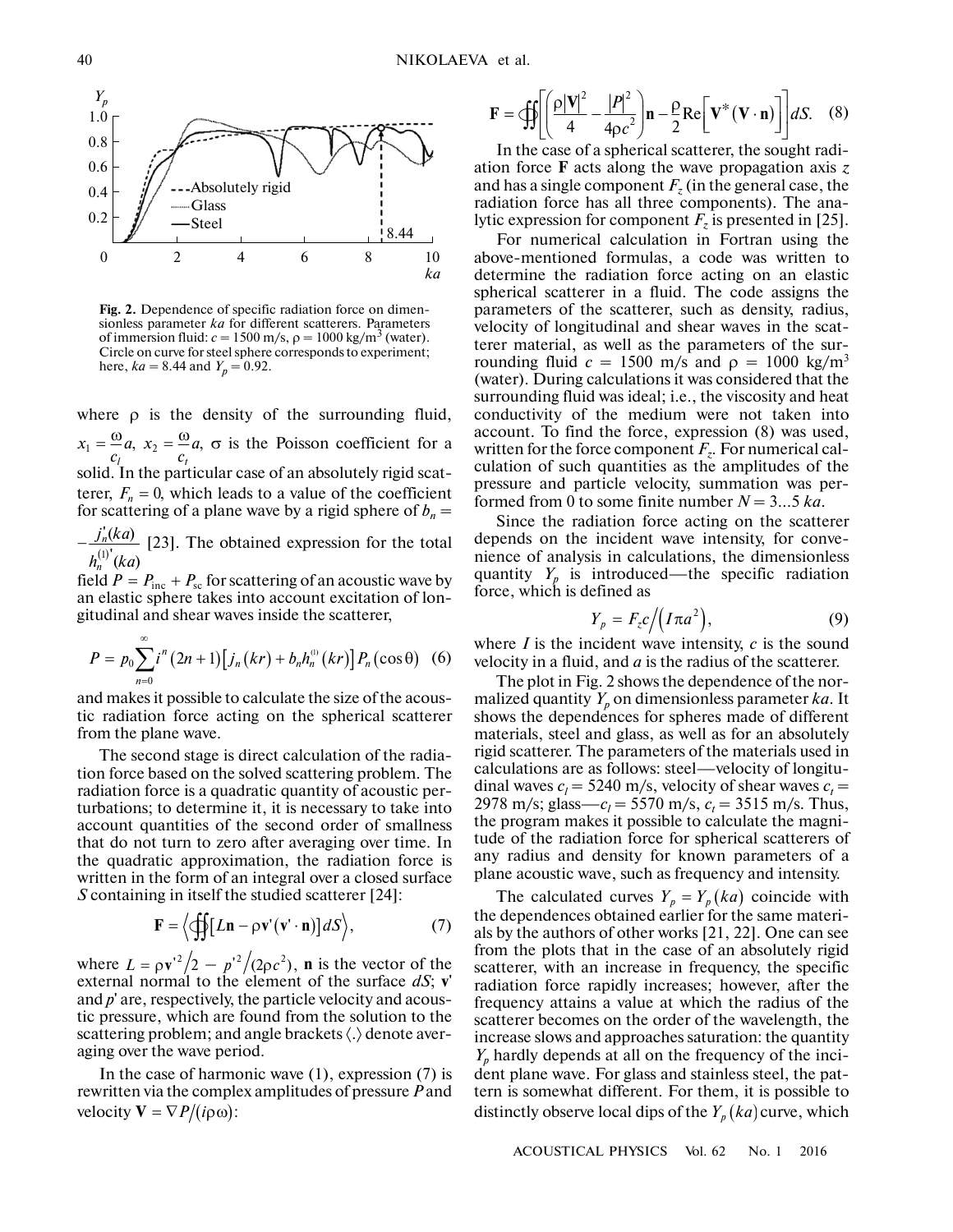

Fig. 3. Two-dimensional patterns of distribution of amplitude of acoustic field pressure of plane source in two planes  $(x, z)$ ,  $(y, z)$ for distance *z* from source of 0 to 400 mm. Arrows indicate region of interest.

correspond to resonance elastic oscillations of the sphere at the corresponding frequencies.

During experiments, the acoustic parameters of the scatterer material can differ somewhat from the tabu lated values, which can reflect on the accuracy of the oretically calculating the value of the force in cases when the wave frequency is close to that of any reso nance. In order to avoid related errors, it is desirable to choose the wave frequency in a smooth area of the  $Y_p(ka)$  curve. This requirement was taken into account when choosing the operating frequency of the source *f* and the radius *a* of the steel sphere used as a scatterer in the above-described experiments. Based on the calculated theoretical dependences and taking into account the value of the operating frequency of the source  $f = 1.119 \text{ MHz}$ , a steel sphere with a radius of  $a = 1.8$  mm was chosen as the target (Fig. 2). Note that the size of the normalized radiation force  $Y_p(ka) = 0.92$  in this case is close to its value for an absolutely rigid scatterer.

## EXPERIMENTAL MEASUREMENT OF THE RADIATION FORCE ACTING ON A SOLID-STATE ELASTIC SCATTERER

The theoretical model makes it possible to calcu late with high accuracy the size of the force acting on a spherical obstacle. However, an important problem, as already mentioned, is the possibility of high-preci sion measurements of the radiation force. To conduct similar measurements, it is necessary to satisfy several conditions: first, it is necessary to suppress the possible influence of hydrodynamic flows that inevitably arise in intense fields; second, it is necessary to ensure the condition of plane wave incidence on the scatterer.

In the study, hydrodynamic forces are eliminated by introducing a thin sound-transparent film into the experimental setup, directly in front of the scatterer.

The plane wave condition is fulfilled, first, by using a special absorber to eliminate reverberation. Second, the spherical scatterer is placed in a homogeneous, on the scale of the target, region of the field. In order to exactly determine this region of the scatterer, it is nec essary to know the distribution of the field pressure amplitude in a wide range of distances from the source. For this, it is possible to use the acoustic holography method [26–28], which measures the amplitude and phase of the pressure along some chosen test surface and calculates the acoustic field at the source by solving the inverse radiation problem using the Rayleigh integral:

$$
V(\mathbf{r}) = \frac{i\omega \rho_0}{2\pi} \int P(\mathbf{r}') \frac{e^{-ik}|\mathbf{r} - \mathbf{r}'|}{|\mathbf{r} - \mathbf{r}'|} dS', \tag{10}
$$

where  $V(\mathbf{r})$ ,  $P(\mathbf{r}')$  are the complex amplitudes of the normal component of the particle velocity at the sur face of the source and the acoustic pressure on the test plane, respectively; *dS*' is the element of the integra tion area along the test surface. Knowing the distribu tion at the surface of the source, we can easily deter mine the field of the source at any point in space by solving the direct problem. This very method was used to determine the field of a piezoceramic plane source (operating frequency 1.119 MHz, diameter 100 mm) used in the experiment to determine the radiation force. The procedure of measuring the field is described in detail in [26, 28]. As a result of recon structing the source field using acoustic holography, the distance used in the experiment was  $z = 325$  m on the source axis (Fig. 3). The field in a certain region around this point (on the order of 10 mm in the trans verse and 70 mm in the longitudinal direction with respect to the source axis) is homogeneous, which makes it possible to use the assumption about a plane wave.

Yet another important aspect of high-precision measurements is the method of attaching the scatterer in the experimental setup. At the first stages of experi mental research, a method proposed in a number of previous works was used—suspension by an inelastic thread [20]. So that the sphere would deviate only along one direction, the thread was suspended and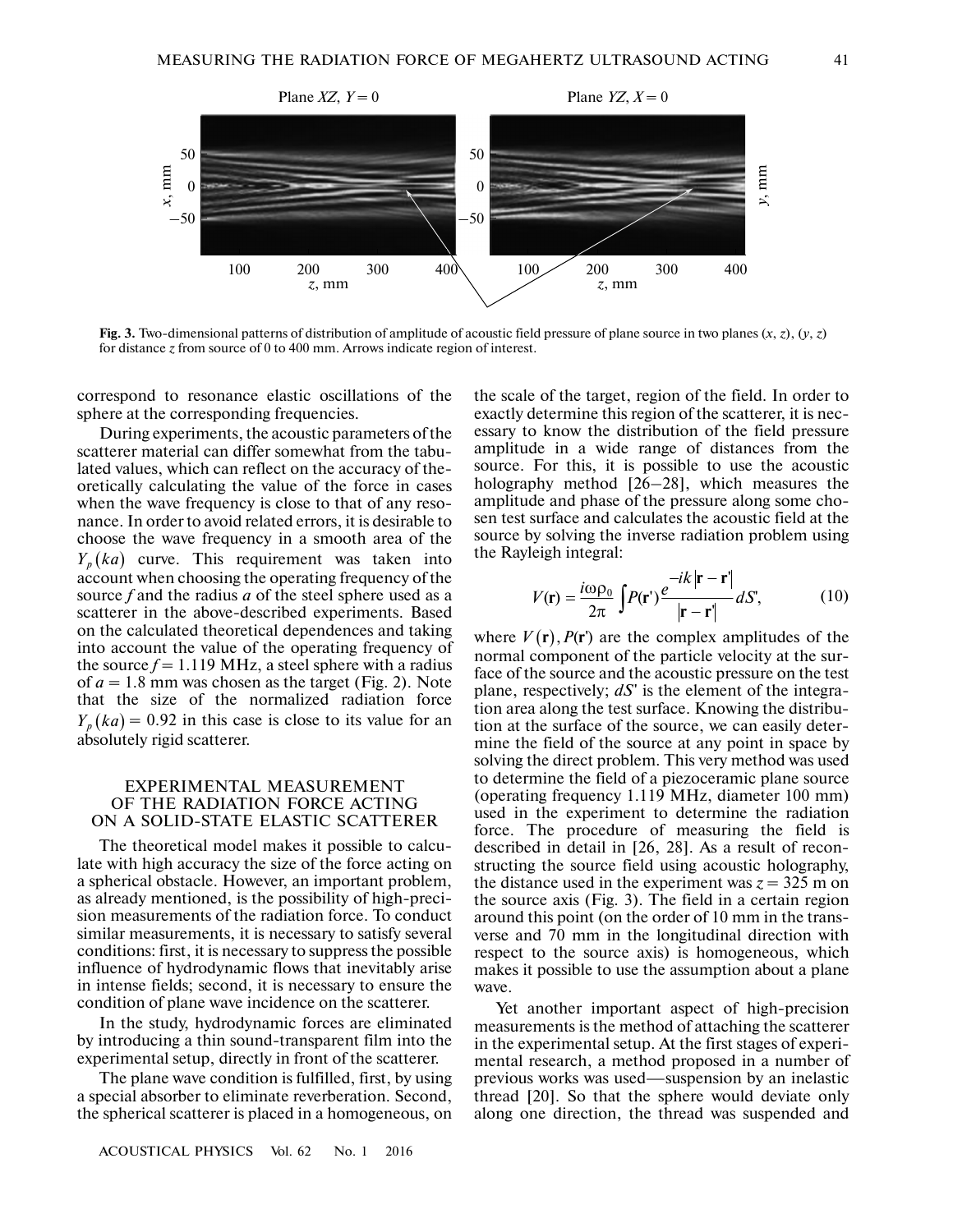

**Fig. 4.** Methods of fixing scatterer in experimental setup: (a) on inelastic threads, (b) on four elastic threads.

folded in a V-shape. Here, the lower point of the V was fixed to the upper point of the studied sphere.

Such a fixation method is highly sensitive to small displacements of the sphere from a state of equilib rium. However, there is also a drawback. As mentioned above, during experimental research, it is important to know the region of the field in which the scatterer is located. It suffices merely to observe the field if the scatterer during any shift is located on the source axis. The scatterer suspended on fine threads, when deviat ing from a state of equilibrium, begins to rise with respect to the level of the axis, and the greater the mag nitude of the radiation force, the stronger the displace ment from the axis (Fig. 4a). Nevertheless, for small axial displacements, the vertical component is small and the effect is weakly pronounced, which makes it possible to conduct measurements. With such an approach, displacement of the scatterer under the action of an acoustic wave is measured with a laser beam (Fig. 5), which makes it possible to calculate the size of the force using a quite simple formula:

$$
F_{\rm rad} = \frac{4}{3}\pi a^3 (\rho - \rho_w) g \frac{\Delta x}{l},\qquad(11)
$$

where  $a$  is the radius of the scatterer,  $\rho$  is the density of the scatterer,  $\rho_w$  is the density of the fluid,  $\Delta x$  is the displacement of the scatterer from a state of equilibrium, *l* is the thread length, and *g* is free fall acceleration.

In a series of experiments performed on different days, we obtained the dependences of the radiation force acting on a target on the power at the source, which, according to the theory, should have a linear character (Fig. 6). In the experiments, the linear dependence was confirmed, but on different days, dif ferent slopes of the straight lines were obtained. This scatter can be explained mainly by in inaccuracy set ting up the scatterer in the same region of the field for each replication of the experiment.



**Fig. 5.** Scheme of experimental setup with method of mea suring displacement of scatterer using laser beam. Elastic steel scatterer *1* with radius  $a = 1.8$  mm, acoustic transducer *2* with operating frequency *f* = 1.19 MHz and diam eter  $d = 10$  cm, acoustic absorber 3, thin sound-transparent film *4*, signal amplifier *5* with power of 9 W and oper ating frequency range of 1–5.5 MHz, Agilent 33250A signal generator outputting continuous harmonic signal, oscilloscope *7*, laser beam *8*.

To increase the accuracy in measuring the force and repeatability of positioning the scatterer, an alter native scheme of fixing the scatterer was chosen (Fig. 4b). The sphere is not suspended but fixed on four elastic rubber threads. These threads are fastened to the scat terer on four sides. The entire system is set up in a rigid ring frame, the location of which in turn is assigned by a positioning system with micrometer screws with a positioning accuracy of 0.01 mm. In such a scheme, the sphericity of the scatterer is violated somewhat more than in the previous one, since the number of fixing points has increased. The fixation by four rubber threads also has a high sensitivity to small displace-



**Fig. 6.** Dependence of acoustic radiation force on electric power fed to acoustic transducer (displacement measured by laser). Experiments were conducted on different days. For plot with square experimental points, the coefficient of the straight line  $k_1 = 0.483 \times 10^{-5}$  N/W; with circles,  $k_2 = 0.828 \times 10^{-5}$  N/W.

ACOUSTICAL PHYSICS Vol. 62 No. 1 2016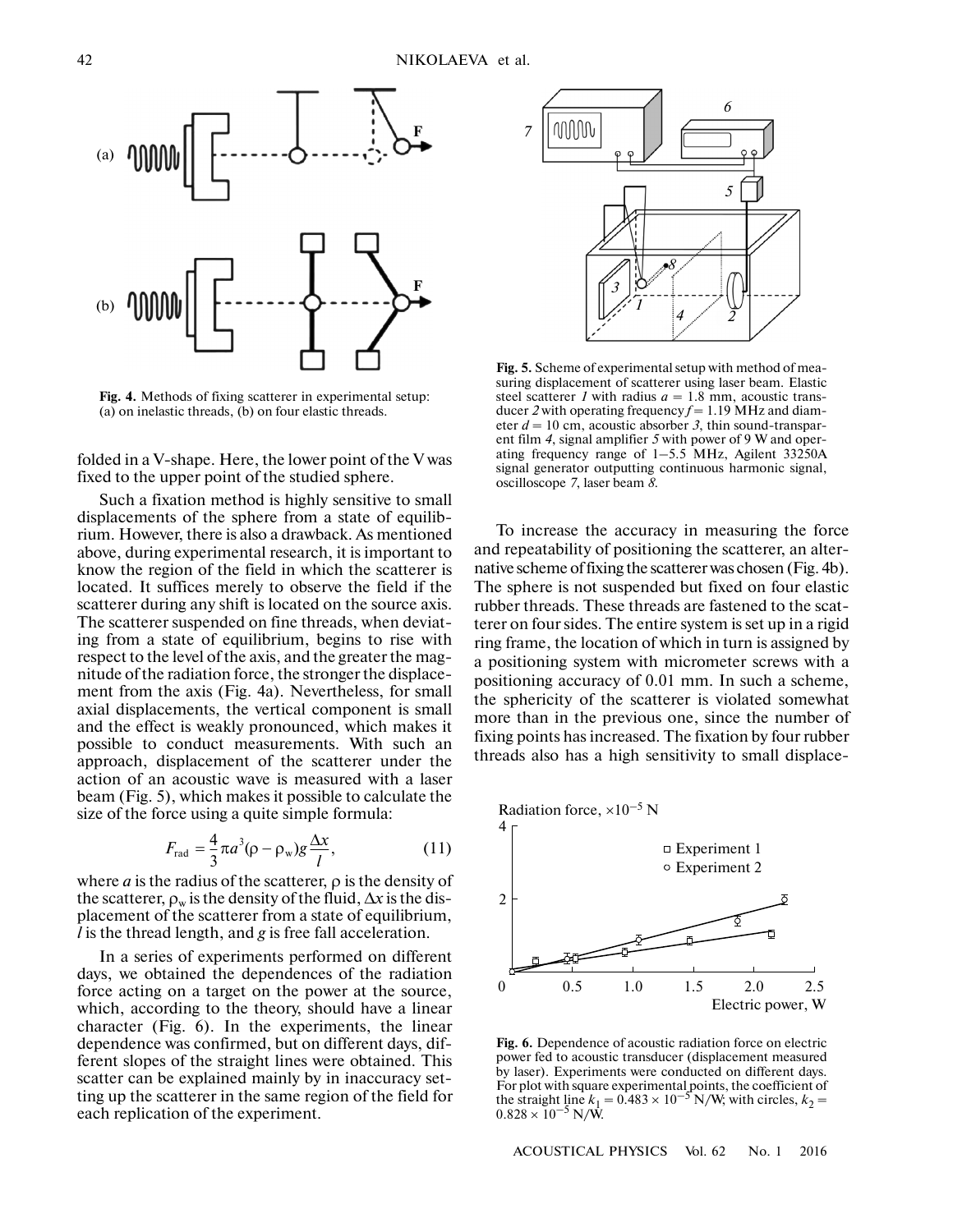

**Fig. 7.** Scheme of experimental setup with acoustic method of measuring displacement of scatterer. Acoustic power source *1* with resonance frequency *f* = 1.119 MHz, steel spherical scatterer *2*, sound-transparent film *3*, diagnostic probe *4* with operating fre quency  $f = 5$  MHz and absorber 5 to eliminate acoustic wave reverberations.

ments of the scatterer (when using sufficiently soft rubber threads). In addition, an advantage is the absence of displacement of the scatterer from the source axis under the action of the acoustic force. The elastic threads were chosen such that they introduced no distortions into the field structure, and the size of the ring frame was chosen larger that the beam diame ter in the studied region. Thus, the choice of the type of suspension and determination of the optimal region of the field allow us to speak about the maximum closeness of the experimental conditions to those used in constructing the numerical model (a spherical scat terer in the field of a plane wave).

To increase accuracy, the method of measuring dis placement was also changed in comparison to the con ventional optical method. We used the principle of ultrasound echolocation (Fig. 7). A scatterer is placed in a water tank and attached in a ring frame by four elastic threads. The frame is rigidly fixed to a mechan ical positioning system. At a distance of 325 mm from the center of the scatterer is the source of a power "push ing" beam radiating at a frequency of 1.199 MHz. At some angle to the scatterer at a distance of 195 mm from it is a diagnostic probe combined with an auto matic positioning system (Velmex Unislide VP9000, United States) with step motors with a positioning accuracy along three axes of 2.5 µm and vertical rota tion of 0.01 deg. The distance between the scatterer and the diagnostic probe was chosen such that the position of the diagnostic probe did not influence the structure of the forcing beam. The diagnostic probe was a plane broadband transducer with a diameter of 13 mm (Panametrics M109SM, Olympus Corp., Japan). To increase the signal reflected from the target, focusing was applied, which was ensured by an acoustic lens. Measurements were conducted as fol lows. A signal generator (HP 33120A) sent a short tone burst consisting of ten periods with a frequency of 5 MHz to the diagnostic transformer and an oscillo scope (Tektronix TDS 520A, United States) for con trol. A trigger pulse from another generator (Agilent 33250A) was fed to the oscilloscope, thereby ensuring the start of a power pulse in the required time interval and of the required duration. The delay time of the reflected diagnostic signal with deviation of the scat terer was measured by the oscilloscope. Thus, one operational cycle of the system consists of the follow ing elements, depicted in Fig. 8. The cycles follow at a rate of 5 Hz, which corresponds to a cycle duration of 200 ms. From 190 ms, a pulse is emitted at a frequency of 1.119 MHz, exerting a powerful action on the scat terer. During the subsequent 300 µs, the diagnostic transducer operates, sending short sequential pulses and receiving corresponding echo signals (reflections from the sphere). Within several seconds of 5 Hz cycles, the scatterer is displaced from its state of equi librium to a certain distance determined by the force of the action and the elasticity of the threads. Mea surement of the arrival time of the reflected diagnostic pulses makes it possible to observe this displacement with a high accuracy.

The magnitude of the radiation force when the scatterer is fixed on elastic threads is determined by the known value of displacement in accordance with Hooke's law:

$$
F_{\rm rad} = -k d, \tag{12}
$$

where *k* is the effective stiffness coefficient of all four threads and *d* is displacement. Here, the geometry of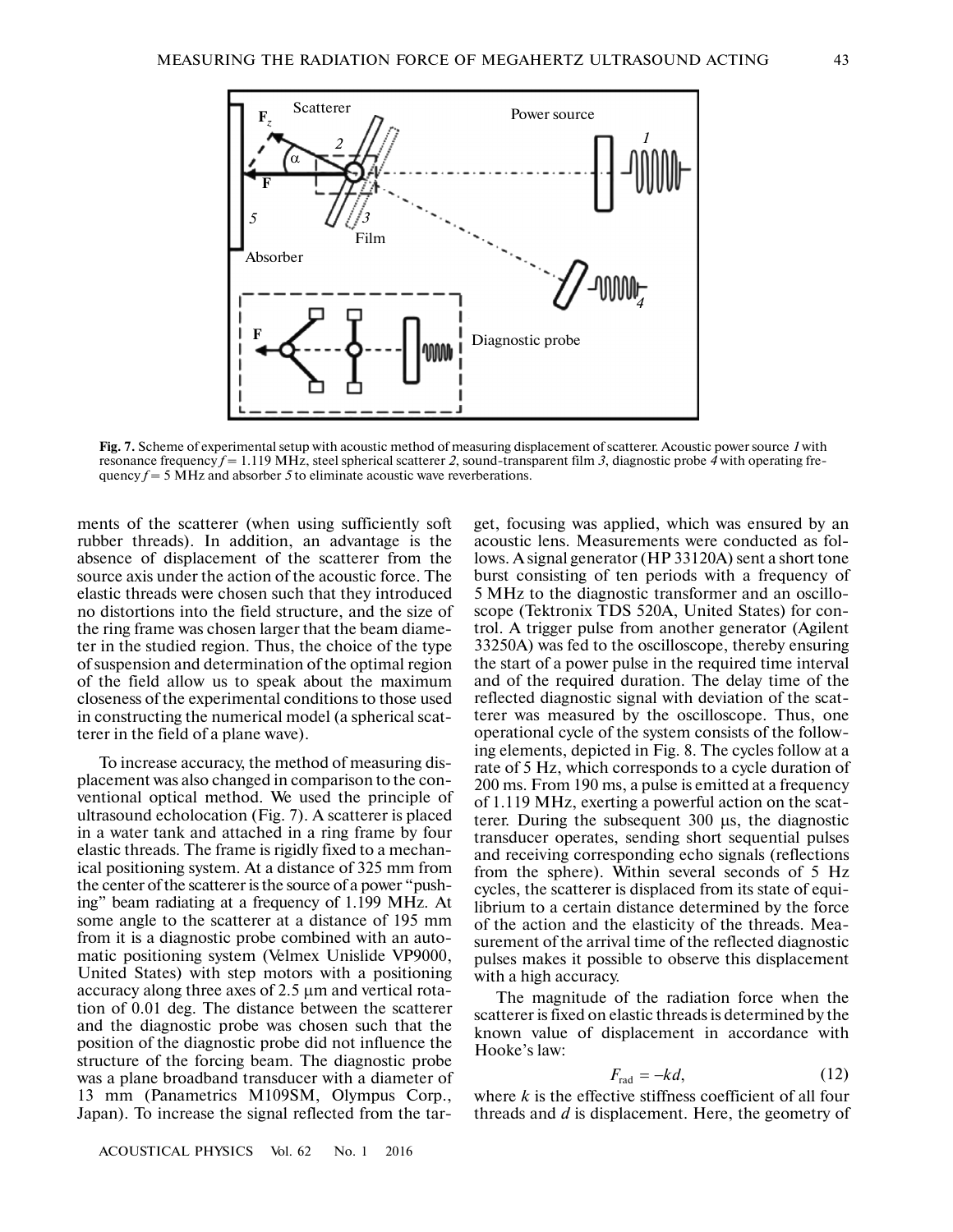

**Fig. 8.** One operating cycle of experimental setup to measure displacement by acoustic method. The diagnostic pulse consists of 10 peri ods; at a time delay of 270 µs from it, the pulse reflected from the scatterer is detected ; a power pulse consists of 212610 periods.

the experiment introduces a small correction to the value of the measured radiation force (Fig. 7). Since the diagnostic transducer is located at an angle  $\alpha$  to the direction of wave propagation, the size of the displace ment measured by it is proportional to some compo nent of the radiation force acting on the sphere. In the general case, reconstruction of the real value of the radiation force can be quite a complex problem. How ever, in the case of plane wave, the radiation force act ing on the scatterer is found from the relation

 $F = \frac{F_z}{\cos \alpha}$ , where  $F_z$  is the force calculated by formula (12). Angle  $\alpha$  in the experiment was found by photographing the setup from above and measuring the cor responding angle. It was  $\alpha_1 = (33.0 \pm 0.5)$ ° during the

first experiment and  $\alpha_2 = (36.5 \pm 0.5)$ ° in the second experiment.

There are many different methods for determining the effective stiffness coefficient *k*. In the experiment an approach was chosen that was also based on the



**Fig. 9.** Dependence of radiation force on electric power fed to transducer (displacement measured by echolocation). Experiments were conducted on different days. For the plot with triangular experimental points, the coefficient of the straight line  $k_1 = 0.890 \times 10^{-5}$  N/W; with circles,  $k_2 = 0.854 \times 10^{-5}$  N/W.

phenomenon of the radiation force and the principle of echolocation. When the scatterer is fixed on four elastic threads, it is an oscillatory system, the reso nance frequency of which depends on the stiffness of the threads and the effective mass of the scatterer  $\omega_0 = 2\pi f_0 = \sqrt{k/m}$ . The effective mass of the scatter is added from the proper mass ( $m_0 = (710 \pm 5)$  mg) and the associated mass arising as a result of fluid flow around the scatterer  $(\Delta m = \frac{4}{3}\pi a^3 \frac{\rho_0}{\rho_0} = (46 \pm 5)$  mg). Thus, from the known values of the effective mass and rate of proper oscillations of the system, it is easy to calculate the effective stiffness of the threads.  $3 \begin{array}{c} 2 \end{array}$ *a*

To generate oscillations of the system, pulse action was also used along with the radiation force. During such action, the system responds with oscillations at the resonance frequency. Displacements of the scat terer during oscillations is measured by the principle of echolocation with sound pulses, as described above. The resonance frequency of oscillations of the scat terer is determined by quadrature processing of the received signals, in which the main measured parame ter is the signal phase, which slowly changes with time.

Experiments were conducted on different days to measure the radiation force and effective stiffness of the threads by the above-described methods (Fig. 10). It was found that the radiation force acting on the sphere for an electric power of  $W \approx 11$  W corresponds to a displacement of the scatterer of  $x \approx 0.3$  mm.

During measurements with the steel spherical scat terer attached by four elastic threads, the found effec tive stiffness coefficient  $k = \omega_0^2 m = (0.215 \pm 0.007) \text{ kg/s}^2$ . Here, both experiments confirmed the linear depen dence of the radiation force on the total acoustic power (experimental points are approximated by a straight line with a reliability coefficient of approxima tion of  $R^2 = 0.998$ ); the obtained relative measurement error is no more than 5–7%, in contrast to the 12– 15% for suspension by two thin threads. Note also that the coefficient of the slope of the line obtained while measuring displacement of the scatterer by the acous-

ACOUSTICAL PHYSICS Vol. 62 No. 1 2016